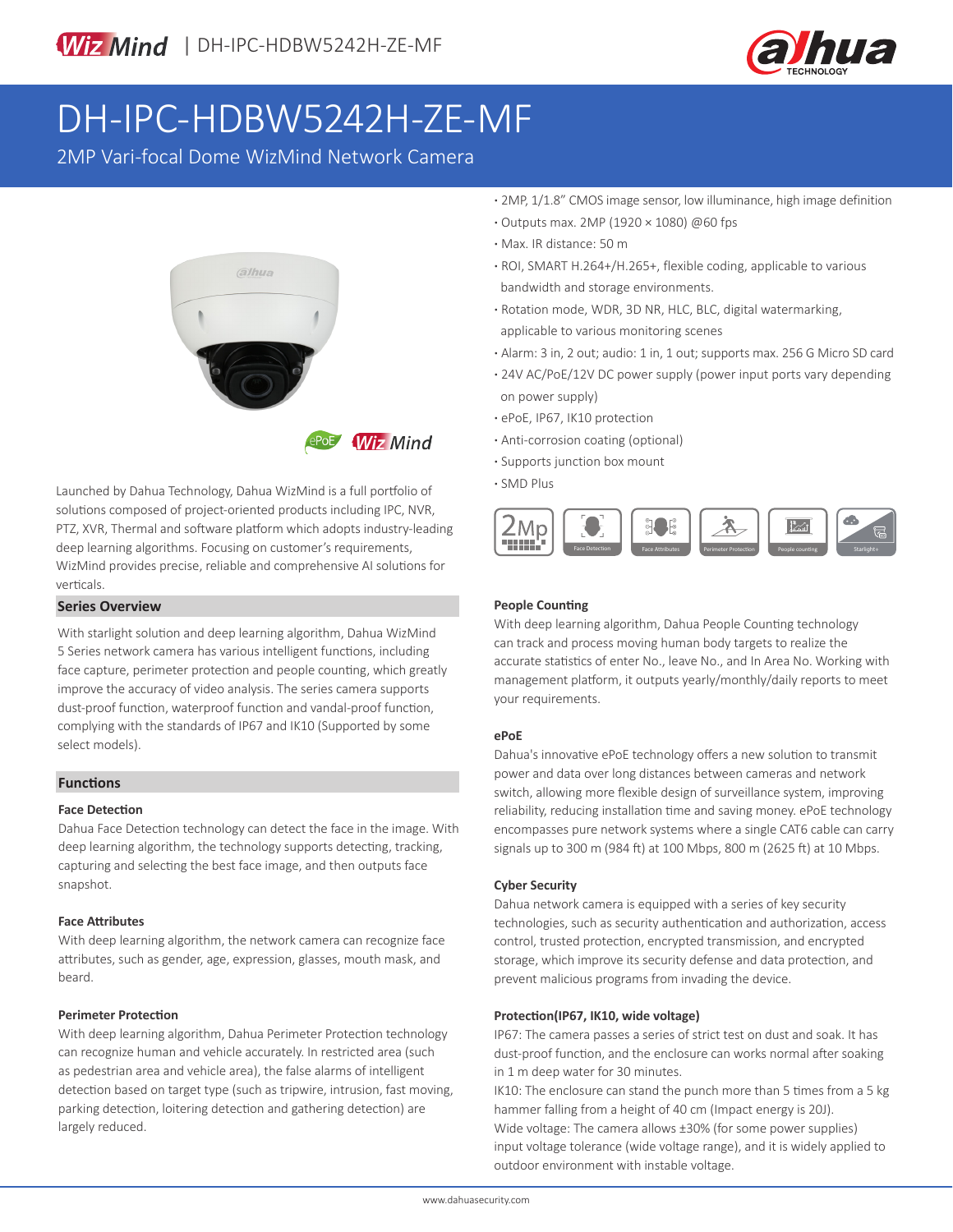## Wiz Mind | DH-IPC-HDBW5242H-ZE-MF

### **Technical Specification**

| Camera                          |      |                                                                                         |                      |                     |                              |
|---------------------------------|------|-----------------------------------------------------------------------------------------|----------------------|---------------------|------------------------------|
| <b>Image Sensor</b>             |      | 1/1.8" CMOS                                                                             |                      |                     |                              |
| Max. Resolution                 |      | 1920 (H) × 1080 (V)                                                                     |                      |                     |                              |
| <b>ROM</b>                      |      | 128 MB                                                                                  |                      |                     |                              |
| <b>RAM</b>                      |      | 1 GB                                                                                    |                      |                     |                              |
| <b>Scanning System</b>          |      | Progressive                                                                             |                      |                     |                              |
| <b>Electronic Shutter Speed</b> |      | Auto/Manual 1/3 s-1/100,000 s                                                           |                      |                     |                              |
| Min. Illumination               |      | 0.003 Lux@F1.8 (Color, 30IRE)<br>0.0003 Lux@F1.8 (B/W, 30IRE)<br>0 Lux (Illuminator on) |                      |                     |                              |
| S/N Ratio                       |      | $>56$ dB                                                                                |                      |                     |                              |
| <b>Illumination Distance</b>    |      | 50 m (164 ft) (IR LED)                                                                  |                      |                     |                              |
| Illuminator On/Off Control      |      | Auto/Manual                                                                             |                      |                     |                              |
| <b>Illuminator Number</b>       |      | 3 (IR LED)                                                                              |                      |                     |                              |
| Pan/Tilt/Rotation Range         |      | Pan: 0°-355°<br>Tilt: 0°-80°<br>Rotation: 0°-355°                                       |                      |                     |                              |
| Lens                            |      |                                                                                         |                      |                     |                              |
| Lens Type                       |      | Motorized vari-focal                                                                    |                      |                     |                              |
| Mount Type                      |      | $\phi$ 14                                                                               |                      |                     |                              |
| Focal Length                    |      | $2.7$ mm $-18$ mm                                                                       |                      |                     |                              |
| Max. Aperture                   |      | F1.8                                                                                    |                      |                     |                              |
| Field of View                   |      | Horizontal: 107°-33.9°<br>Vertical: 69°-19°<br>Diagonal: 134°-38.8°                     |                      |                     |                              |
| Iris Type                       |      | Auto                                                                                    |                      |                     |                              |
| Close Focus Distance            |      | W/T: 1.2 m (3.9 ft)                                                                     |                      |                     |                              |
| <b>DORI</b><br><b>Distance</b>  | Lens | Detect                                                                                  | Observe              | Recognize           | Identify                     |
|                                 | W    | 41.0 m<br>$(130.7)$ ft)                                                                 | 16.0 m<br>(52.5 ft)  | 8.0 m<br>(26.2 ft)  | 4.0 m<br>$(13.1 \text{ ft})$ |
|                                 | T    | 130.7 m<br>(428.8 ft)                                                                   | 52.0 m<br>(170.6 ft) | 26.0 m<br>(85.3 ft) | 13.0 m<br>(42.7 ft)          |

### Smart Event

| <b>IVS</b>  | Abandoned object; missing object |  |  |
|-------------|----------------------------------|--|--|
| Heat Map    | Yes                              |  |  |
| .<br>$\sim$ |                                  |  |  |

### Professional, intelligent

| <b>IVS (Perimeter Protection)</b> | Tripwire; intrusion; fast moving (the three functions<br>support the classification and accurate detection<br>of vehicle and human); loitering detection; people<br>gathering; parking detection                                                                                                                                                                                                                                                                                                       |
|-----------------------------------|--------------------------------------------------------------------------------------------------------------------------------------------------------------------------------------------------------------------------------------------------------------------------------------------------------------------------------------------------------------------------------------------------------------------------------------------------------------------------------------------------------|
| <b>Face Detection</b>             | Face detection; track; optimization; snapshot; report high<br>quality picture; face enhancement; face exposure; face<br>attribute extract, 6 attributes and 8 expressions: Gender,<br>age, glasses, expressions (anger, calm, happiness,<br>sadness, disgust, surprise, confusion and fear), mask,<br>beard; face matting setting: face, single inch photo; three<br>snapshot methods: real-time snapshot, optimization<br>snapshot, quality priority; face angle filter; optimization<br>time setting |

| <b>People Counting</b>                  | Support the counting of enter number, leave number<br>and pass number, and displaying and outputting yearly/<br>monthly/daily reports.<br>Support the counting of number in area, and 4 rules<br>configuration. Count number of people or stay time and<br>link alarm.<br>Support queue management, and 4 rules configuration.<br>Count number of people or stay time and link alarm.                                                                                                                 |
|-----------------------------------------|-------------------------------------------------------------------------------------------------------------------------------------------------------------------------------------------------------------------------------------------------------------------------------------------------------------------------------------------------------------------------------------------------------------------------------------------------------------------------------------------------------|
| Intelligent Search                      | Work together with Smart NVR to perform refine<br>intelligent search, event extraction and merging to event<br>videos.                                                                                                                                                                                                                                                                                                                                                                                |
| Video                                   |                                                                                                                                                                                                                                                                                                                                                                                                                                                                                                       |
| Video Compression                       | H.265; H.264; H.264H; H.264B; MJPEG (only supported<br>by the sub stream)                                                                                                                                                                                                                                                                                                                                                                                                                             |
| <b>Smart Codec</b>                      | Smart H.265+/H.264+                                                                                                                                                                                                                                                                                                                                                                                                                                                                                   |
| Video Frame Rate                        | Main stream: 1920 × 1080 (1 fps-50/60 fps)<br>Sub stream: D1 (1 fps-50/60 fps)<br>Third stream: 1080p (1 fps-25/30 fps)<br>*The values above are the max. frame rates of each<br>stream; for multiple streams, the values will be subjected<br>to the total encoding capacity.                                                                                                                                                                                                                        |
| <b>Stream Capability</b>                | 3 streams                                                                                                                                                                                                                                                                                                                                                                                                                                                                                             |
| Resolution                              | 1080p (1920 × 1080); 1.3M (1280 × 960); 720p (1280<br>× 720); D1 (704 × 576/704 × 480); VGA (640 × 480); CIF<br>$(354 \times 288/354 \times 240)$                                                                                                                                                                                                                                                                                                                                                     |
| <b>Bit Rate Control</b>                 | CBR/VBR                                                                                                                                                                                                                                                                                                                                                                                                                                                                                               |
| Video Bit Rate                          | H.264: 32 kbps-8192 kbps<br>H.265: 32 kbps-8192 kbps                                                                                                                                                                                                                                                                                                                                                                                                                                                  |
| Day/Night                               | Auto (ICR)/Color/B/W                                                                                                                                                                                                                                                                                                                                                                                                                                                                                  |
| <b>BLC</b>                              | Yes                                                                                                                                                                                                                                                                                                                                                                                                                                                                                                   |
| HLC                                     | Yes                                                                                                                                                                                                                                                                                                                                                                                                                                                                                                   |
| <b>WDR</b>                              | 140 dB                                                                                                                                                                                                                                                                                                                                                                                                                                                                                                |
| Scene Self-adaptation<br>(SSA)          | Yes                                                                                                                                                                                                                                                                                                                                                                                                                                                                                                   |
| <b>White Balance</b>                    | Auto/natural/street lamp/outdoor/manual/regional<br>custom                                                                                                                                                                                                                                                                                                                                                                                                                                            |
| Gain Control                            | Auto/Manual                                                                                                                                                                                                                                                                                                                                                                                                                                                                                           |
| <b>Noise Reduction</b>                  | 3D NR                                                                                                                                                                                                                                                                                                                                                                                                                                                                                                 |
| Motion Detection                        | OFF/ON (4 areas)                                                                                                                                                                                                                                                                                                                                                                                                                                                                                      |
| Region of Interest (RoI)                | Yes (4 areas)                                                                                                                                                                                                                                                                                                                                                                                                                                                                                         |
| Electronic Image<br>Stabilization (EIS) | Yes                                                                                                                                                                                                                                                                                                                                                                                                                                                                                                   |
| <b>Smart Illumination</b>               | Yes                                                                                                                                                                                                                                                                                                                                                                                                                                                                                                   |
| Defog                                   | Yes                                                                                                                                                                                                                                                                                                                                                                                                                                                                                                   |
| Image Rotation                          | 0°/90°/180°/270°                                                                                                                                                                                                                                                                                                                                                                                                                                                                                      |
| Mirror                                  | Yes                                                                                                                                                                                                                                                                                                                                                                                                                                                                                                   |
| <b>Privacy Masking</b>                  | 4 areas                                                                                                                                                                                                                                                                                                                                                                                                                                                                                               |
| Audio                                   |                                                                                                                                                                                                                                                                                                                                                                                                                                                                                                       |
| <b>Audio Compression</b>                | PCM; G.711a; G.711Mu; G.726; G.723                                                                                                                                                                                                                                                                                                                                                                                                                                                                    |
| Alarm                                   |                                                                                                                                                                                                                                                                                                                                                                                                                                                                                                       |
| Alarm Event                             | No SD card; SD card full; SD card error; network<br>disconnection; IP conflict; illegal access; motion<br>detection; video tampering; defocus detection; scene<br>changing; intrusion; tripwire; abandoned object;<br>missing object; fast moving; parking detection; loitering<br>detection; people gathering; input abnormal detection;<br>intensity change detection; people counting; face<br>detection; people counting in area; stay alarm; people<br>No. exception detection; queue management |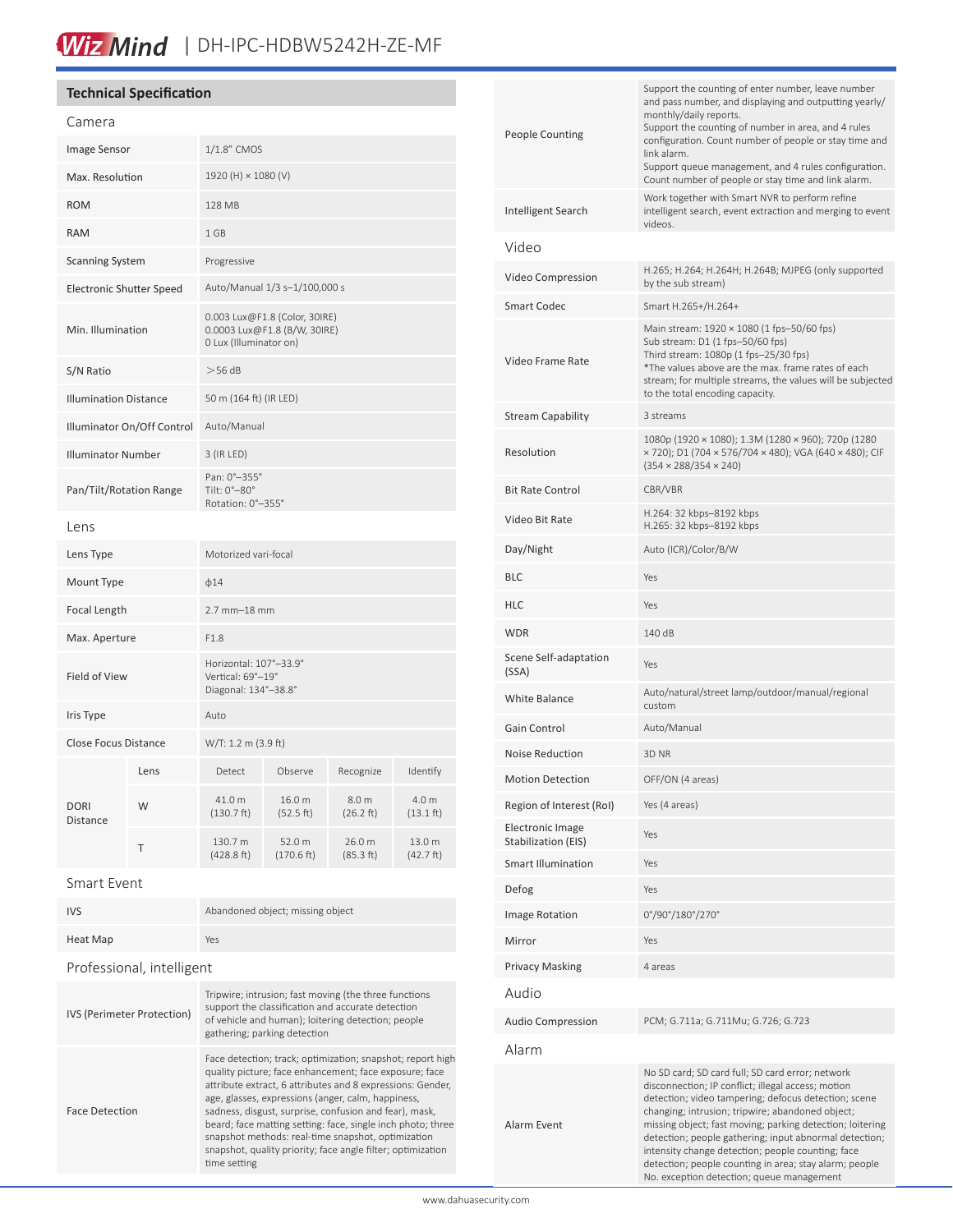## Wiz Mind | DH-IPC-HDBW5242H-ZE-MF

### Network

| Network                     | RJ-45 (10/100 Base-T)                                                                                                                                                                                                                                                 |
|-----------------------------|-----------------------------------------------------------------------------------------------------------------------------------------------------------------------------------------------------------------------------------------------------------------------|
| SDK and API                 | Yes                                                                                                                                                                                                                                                                   |
| <b>Cyber Security</b>       | Video encryption; firmware encryption; configuration<br>encryption; Digest; WSSE; account lockout; security logs;<br>IP/MAC filtering; generation and importing of X.509<br>certification; syslog; HTTPS; 802.1x; trusted boot; trusted<br>execution; trusted upgrade |
| Protocol                    | IPv4; IPv6; HTTP; TCP; UDP; ARP; RTP; RTSP; RTCP;<br>RTMP; SMTP; FTP; SFTP; DHCP; DNS; DDNS; QoS; UPnP;<br>NTP; Multicast; ICMP; IGMP; NFS; SAMBA; PPPoE; SNMP                                                                                                        |
| Interoperability            | ONVIF (Profile S/Profile G/Profile T); CGI; Milestone;<br>Genetec; P2P                                                                                                                                                                                                |
| User/Host                   | 20 (Total bandwidth: 80 M)                                                                                                                                                                                                                                            |
| Storage                     | FTP; SFTP; Micro SD card (support max. 256 G); NAS                                                                                                                                                                                                                    |
| Browser                     | IE: IE8 and later<br>Chrome<br>Firefox<br>Safari: Safari 12 and later                                                                                                                                                                                                 |
| Management Software         | Smart PSS; DSS; DMSS                                                                                                                                                                                                                                                  |
| Mobile Phone                | IOS; Android                                                                                                                                                                                                                                                          |
| Certification               |                                                                                                                                                                                                                                                                       |
| Certification               | CE-LVD: EN62368-1, EN60950-22 (optional)<br>CE-EMC: Electromagnetic Compatibility Directive<br>2014/30/EU<br>FCC: 47 CFR FCC Part 15, Subpart B<br>UL/CUL: UL60950-1 CAN/CSA C22.2 No.60950-1-07,UL<br>50E NEMA Type 4X (optional)                                    |
| Port                        |                                                                                                                                                                                                                                                                       |
| Audio Input                 | 1 channel (terminal)                                                                                                                                                                                                                                                  |
| Audio Output                | 1 channel (terminal)                                                                                                                                                                                                                                                  |
| Alarm Input                 | 3 channels in: 5mA 3V-5V DC                                                                                                                                                                                                                                           |
| Alarm Output                | 2 channels out: 300mA 12V DC                                                                                                                                                                                                                                          |
| Power                       |                                                                                                                                                                                                                                                                       |
| Power Supply                | 12V DC (±25%)/24V AC (±30%)/PoE (802.3af)/ePoE                                                                                                                                                                                                                        |
| Power Consumption           | Basic power consumption: 3.6W (12V DC); 3.1W (24V<br>AC); 4.4W (PoE)<br>Max. power consumption (H.265 + max. stream +<br>intelligent function + IR LED + focus): 11.7W (12V DC);<br>11.3W (24V AC); 11.9W (PoE)                                                       |
| Fnvironment                 |                                                                                                                                                                                                                                                                       |
| <b>Operating Conditions</b> | -30°C to +60°C (-22°F to +140°F)/Less than 95% RH                                                                                                                                                                                                                     |
| <b>Strorage Conditions</b>  | $-40^{\circ}$ C to +60 $^{\circ}$ C (-40 $^{\circ}$ F to +140 $^{\circ}$ F)                                                                                                                                                                                           |
| <b>Protection Grade</b>     | IP67, IK10, Anti-Corrosion Protection: NEMA 4X (optional)                                                                                                                                                                                                             |
| Structure                   |                                                                                                                                                                                                                                                                       |
| Casing                      | Metal                                                                                                                                                                                                                                                                 |
| <b>Dimensions</b>           | 129.1 mm × $\Phi$ 157.9mm (5.1"× $\Phi$ 6.2")                                                                                                                                                                                                                         |
| Net Weight                  | 1500.0 g (3.3 lb)                                                                                                                                                                                                                                                     |
| <b>Gross Weight</b>         | 1600.0 g (3.5 lb)                                                                                                                                                                                                                                                     |
|                             |                                                                                                                                                                                                                                                                       |

| Model<br>Description<br><b>Type</b>                                                   |  |  |
|---------------------------------------------------------------------------------------|--|--|
| 2MP Vari-focal Dome WizMind<br>DH-IPC-HDBW5242HP-7F-MF<br>Network Camera, PAL         |  |  |
| 2MP Vari-focal Dome WizMind<br>DH-IPC-HDBW5242HN-7F-MF<br>Network Camera, NTSC<br>2MP |  |  |
| Camera<br>2MP Vari-focal Dome WizMind<br>IPC-HDBW5242HP-7F-MF<br>Network Camera, PAL  |  |  |
| 2MP Vari-focal Dome WizMind<br>IPC-HDBW5242HN-ZF-MF<br>Network Camera, NTSC           |  |  |
| Wall Mount<br>PFA773                                                                  |  |  |
| Pole Mount<br>PFB211W                                                                 |  |  |
| Pole Mount<br><b>PFA152-F</b>                                                         |  |  |
| Accessories<br><b>PFA101</b><br><b>Ceiling Mount</b><br>(Optional)                    |  |  |
| PFB300C<br><b>Ceiling Mount</b>                                                       |  |  |
| Integrated Mount Tester<br>PFM900-F                                                   |  |  |
| 12V 1A Power Adapter<br>PFM321D                                                       |  |  |

### **Accessories**

ш



Wall Mount

PFA101 Ceiling Mount





PFB211W Pole Mount



PFA152-E



PFM900-E Integrated Mount Tester

PFB300C